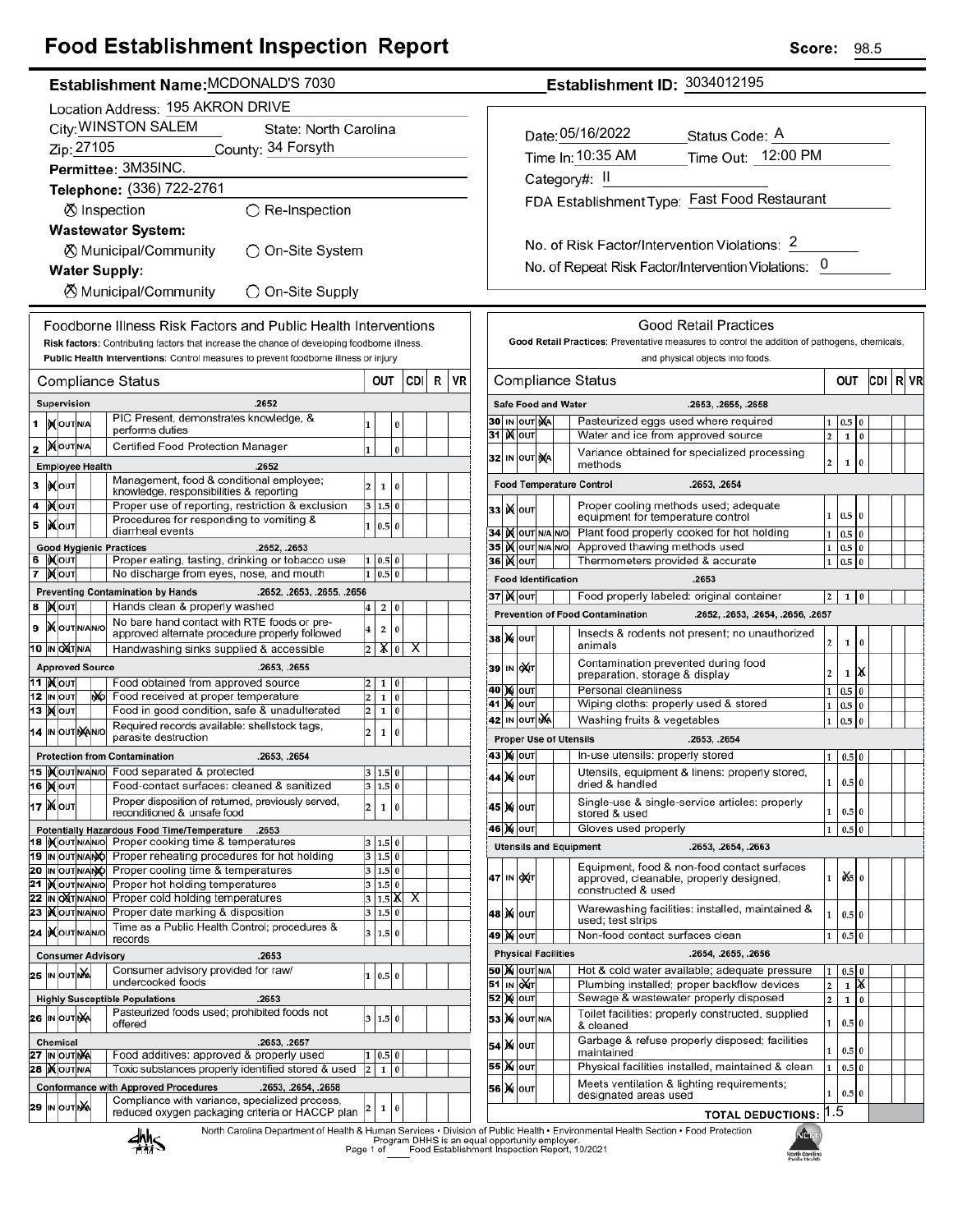# Comment Addendum to Food Establishment Inspection Report

| Establishment Name: MCDONALD'S 7030                                                                                         |            | Establishment ID: 3034012195                                        |                                    |  |  |  |  |
|-----------------------------------------------------------------------------------------------------------------------------|------------|---------------------------------------------------------------------|------------------------------------|--|--|--|--|
| Location Address: 195 AKRON DRIVE<br>City: WINSTON SALEM                                                                    | State:NC   | $[X]$ Inspection Re-Inspection<br> X <br>Comment Addendum Attached? | Date: 05/16/2022<br>Status Code: A |  |  |  |  |
| County: 34 Forsyth                                                                                                          | Zip: 27105 | Water sample taken? $\Box$ Yes $\Box$ No                            | Category #: $\parallel$            |  |  |  |  |
| Wastewater System: X Municipal/Community   On-Site System<br>Water Supply:<br><b>x</b> Municipal/Community □ On-Site System |            | Email 1:ral.7030@us.stores.mcd.com<br>Email $2$ :                   |                                    |  |  |  |  |
| Permittee: 3M35INC.                                                                                                         |            |                                                                     |                                    |  |  |  |  |
| Telephone: (336) 722-2761                                                                                                   |            | Email 3:                                                            |                                    |  |  |  |  |
| Temperature Observations                                                                                                    |            |                                                                     |                                    |  |  |  |  |

| i omporatare essesi ratione                                      |                                 |                |          |           |          |      |  |
|------------------------------------------------------------------|---------------------------------|----------------|----------|-----------|----------|------|--|
| Effective January 1, 2019 Cold Holding is now 41 degrees or less |                                 |                |          |           |          |      |  |
| Item<br>ServSafe                                                 | Location<br>Carla Lopez 3/16/25 | Temp Item<br>0 | Location | Temp Item | Location | Temp |  |
| active wash water                                                | 3 comp sink                     | 113            |          |           |          |      |  |
| quat sanitizer                                                   | 3 comp sink                     | 200            |          |           |          |      |  |
| chlorine sanitizer                                               | towel buckets                   | 100            |          |           |          |      |  |
| sausage gravy                                                    | upright cooler                  | 51             |          |           |          |      |  |
| burger                                                           | final cook                      | 203            |          |           |          |      |  |
| fries                                                            | final cook                      | 176            |          |           |          |      |  |
| crispy chicken                                                   | final cook                      | 199            |          |           |          |      |  |
| nuggets                                                          | hot holding                     | 148            |          |           |          |      |  |
| McChicken                                                        | hot holding                     | 166            |          |           |          |      |  |
| crispy chicken                                                   | hot holding                     | 138            |          |           |          |      |  |
| burrito                                                          | upright cooler                  | 38             |          |           |          |      |  |
| cheese                                                           | upright cooler                  | 41             |          |           |          |      |  |
| milk                                                             | coffee cooler                   | 41             |          |           |          |      |  |
| yogurt                                                           | smoothie cooler                 | 41             |          |           |          |      |  |
| ambient air                                                      | drive thru cooler               | 39             |          |           |          |      |  |
| ambient air                                                      | drawer cooler                   | 35             |          |           |          |      |  |
| tomatoes                                                         | walk in cooler                  | 41             |          |           |          |      |  |
| lettuce                                                          | walk in cooler                  | 41             |          |           |          |      |  |
| egg                                                              | walk in cooler                  | 41             |          |           |          |      |  |
|                                                                  |                                 |                |          |           |          |      |  |

| Person in Charge (Print & Sign): Carla                                                            | First<br>Last  |                                                                                                                        |                                                                  |
|---------------------------------------------------------------------------------------------------|----------------|------------------------------------------------------------------------------------------------------------------------|------------------------------------------------------------------|
|                                                                                                   | First          | Lopez<br>Last                                                                                                          |                                                                  |
| Regulatory Authority (Print & Sign): Lauren                                                       |                | <b>Pleasants</b>                                                                                                       |                                                                  |
| REHS ID: 2809 - Pleasants, Lauren                                                                 |                | Verification Required Date:                                                                                            |                                                                  |
| REHS Contact Phone Number: (336) 703-3144<br>North Carolina Department of Health & Human Services | Page 1 of ____ | • Division of Public Health<br>DHHS is an equal opportunity employer.<br>Food Establishment Inspection Report, 10/2021 | • Food Protection Program<br><b>Environmental Health Section</b> |